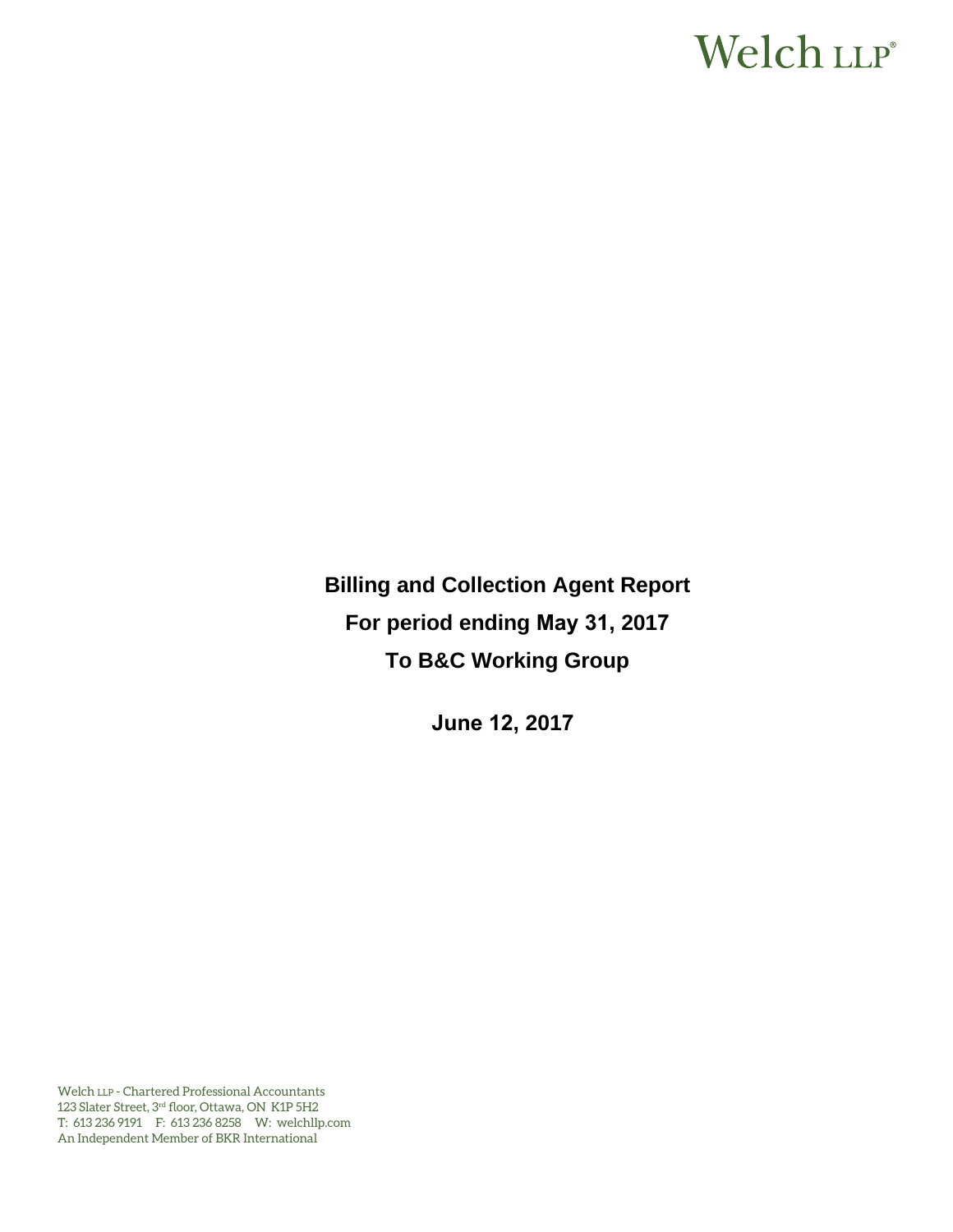# **NANPA FUND STATEMENT OF FINANCIAL POSITION May 31, 2017**

| <b>Assets</b><br>Cash Balance in bank account                                                                                                                                            |                                                  | \$<br>2,464,427 |
|------------------------------------------------------------------------------------------------------------------------------------------------------------------------------------------|--------------------------------------------------|-----------------|
| Receivable from US Carriers<br>Receivable from Canada<br>Receivable from Caribbean countries<br>Receivables forwarded to Treasury for collection<br>Allowance for uncollectible accounts | 145,427<br>9,741<br>890<br>54,006<br>(67, 400)   | 142,664         |
| <b>Total assets</b>                                                                                                                                                                      |                                                  | 2,607,091       |
| <b>Less:</b> Accrued liabilities (see below for makeup)                                                                                                                                  |                                                  | (538,077)       |
| <b>Fund balance</b>                                                                                                                                                                      |                                                  | 2,069,014       |
| <b>Makeup of Accrued Liabilities</b>                                                                                                                                                     |                                                  |                 |
| <b>Welch LLP</b><br><b>NEUSTAR Pooling 1K Block</b><br><b>NEUSTAR NANP Administration</b><br>Data Collection Agent - USAC                                                                | 28,336<br>316,655<br>187,332<br>5,754<br>538,077 |                 |

**\*\*\*\*\*\*\*\*\*\*\*\*\*\*\*\*\*\*\*\*\*\*\*\*\*\*\*\*\*\*\*\*\*\*\*\*\*\*\*\*\*\*\*\*\*\*\*\*\*\*\*\*\*\*\*\*\*\*\*\*\*\*\*\*\*\*\*\*\*\*\*\*\*\*\*\*\***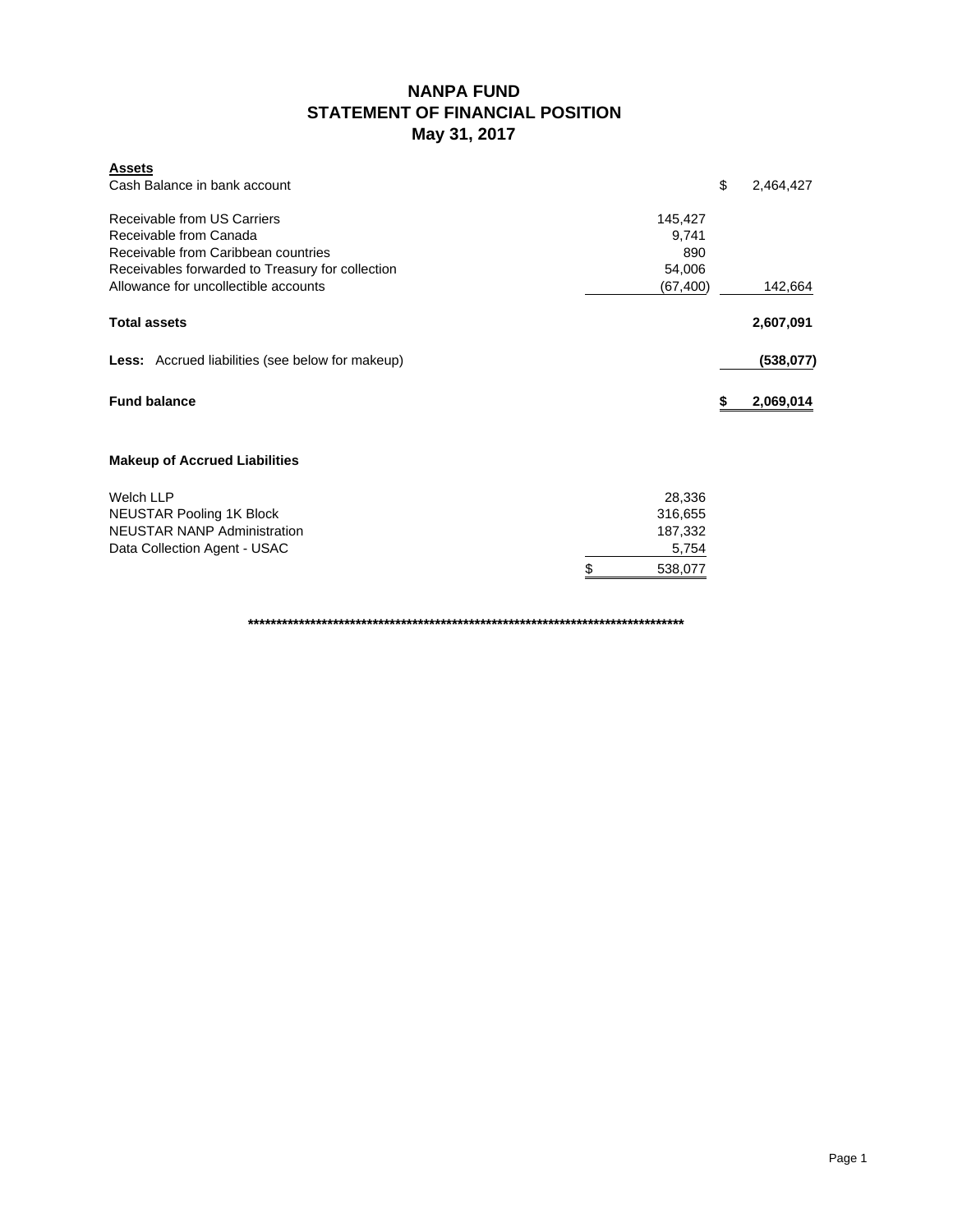#### **NANPA FUND FORECASTED STATEMENT OF CHANGES IN FUND BALANCEOCTOBER 2016 TO SEPTEMBER 2017**

|                                                |            | Actual    |               |           |           |           |            |            |           | <b>Budget</b> |               |                          |                          |              |               | <b>Variance between</b><br>forecasted results |
|------------------------------------------------|------------|-----------|---------------|-----------|-----------|-----------|------------|------------|-----------|---------------|---------------|--------------------------|--------------------------|--------------|---------------|-----------------------------------------------|
|                                                |            | Oct-16    | <b>Nov-16</b> | Dec-16    | Jan-17    | Feb-17    | Mar-17     | Apr-17     | May-17    | <b>Jun-17</b> | <b>Jul-17</b> | Aug-17                   | Sep-17                   | <b>Total</b> | <b>Budget</b> | and budget at Sept<br>30/17                   |
| Revenue                                        |            |           |               |           |           |           |            |            |           |               |               |                          |                          |              |               |                                               |
| <b>International Contributions</b><br>Canada   |            | 19,483    | 9,742         | 9,741     | 9,741     | 9,741     | 9,741      | 9,741      | 9,741     | 9,741         | 9,741         | 9,741                    |                          | 116,894      | 116,894       |                                               |
| Caribbean countries                            | (1)<br>(1) | 24,439    | $\sim$        | $\sim$    |           |           | $\sim$     | $\sim$     | $\sim$    | $\sim$        |               | $\overline{\phantom{a}}$ | $\overline{\phantom{a}}$ | 24.439       | 24.439        |                                               |
| <b>Total International Contributions</b>       |            | 43,922    | 9,742         | 9,741     | 9.741     | 9.741     | 9,741      | 9,741      | 9,741     | 9,741         | 9,741         | 9,741                    |                          | 141,333      | 141,333       |                                               |
| Domestic Contributions - US carriers           | (1)        | 4,440,157 | 141,285       | 142,274   | 144,440   | 147,472   | 142,291    | 136,967    | 136,918   | 142,291       | 142,291       | 142,291                  |                          | 5,858,677    | 5,775,123     | 83,554                                        |
| Late filing fees for Form 499A                 | (2)        | 2,300     | (800.00)      | 800       |           | 400       |            | 400        | (100.00)  | $\sim$        | $\sim$        | $\sim$                   | 80,000                   | 83,000       | 80,000        | 3,000                                         |
| Interest income                                | (3)        | 470       | 587           | 904       | 388       | 295       | 481        | 342        | 259       | 416           | 416           | 416                      | 416                      | 5,390        | 5,000         | 390                                           |
| <b>Total revenue</b>                           |            | 4,486,849 | 150,814       | 153,719   | 154,569   | 157,908   | 152,513    | 147,450    | 146,818   | 152,448       | 152,448       | 152,448                  | 80,416                   | 6,088,400    | 6,001,456     | 86,944                                        |
|                                                |            |           |               |           |           |           |            |            |           |               |               |                          |                          |              |               |                                               |
| <b>Expenses</b><br><b>NANPA Administration</b> | (4)        | 241,963   | 209,832       | 212,034   | 210,753   | 209,832   | 209,832    | 191,884    | 187,332   | 189,864       | 195,561       | 195,560                  | 202,122                  | 2,456,569    | 2,425,461     | 31,108                                        |
| 1K Block Pooling                               | (5)        | 353,567   | 257,865       | 255,403   | 255,291   | 256,157   | 255,641    | 266,361    | 262,488   | 258,989       | 258,989       | 258,989                  | 258,988                  | 3,198,728    | 3,107,867     | 90,861                                        |
| Pooling Change Order 3 B                       |            |           |               |           |           |           |            |            |           |               |               |                          |                          |              |               |                                               |
| - CLIN 15                                      | (5)(a)     | ٠         |               |           |           |           |            | 54,167     | 54,167    | 54,167        | 54,167        | 54,167                   | 54,167                   | 325,000      |               | 325,000                                       |
| - CLIN 16                                      | (5)(b)     |           |               |           |           |           |            | $\sim$     | $\sim$    | $\mathbf{r}$  | $\sim$        | 7,268                    | 7,268                    | 14,535       |               | 14,535                                        |
| <b>Billing and Collection</b>                  |            | 28,336    | 28,336        | 28,336    | 28,336    | 28,336    | 28,336     | 28,336     | 28,336    | 37,164        | 31,169        | 31,169                   | 31,169                   | 357,359      | 374,028       | (16, 669)                                     |
| Welch LLP<br>Data Collection Agent             | (6)<br>(7) | 5,806     | 5,328         | 7,508     | 8,162     | 5,930     | 5,497      | 6,398      | 6,381     | 5,754         | 5,754         | 5,754                    | 5,754                    | 74,026       | 69,950        | 4,076                                         |
| <b>Annual Operations Audit</b>                 | (8)        | $\sim$    | $\sim$        | $\sim$    | 46,000    | $\sim$    | $\sim$     | $\sim$     | $\sim$    | $\sim$        | $\sim$        |                          |                          | 46,000       | 47,000        | (1,000)                                       |
| <b>Bank Charges</b>                            | (9)        | 4,132     | 6,031         | 5,171     | 3,185     | 3,111     | 2,480      | 2,429      | 2,122     | 3,083         | 3,083         | 3,083                    | 3,083                    | 40,993       | 37,000        | 3,993                                         |
| <b>Carrier Audits</b>                          | (10)       | $\sim$    | $\sim$        | $\sim$    | $\sim$    | $\sim$    |            | $\sim$     | $\sim$    | $\sim$        | $\sim$        | $\sim$                   |                          | . .          | 300,000       | (300,000)                                     |
| Bad debt expense                               | (11)       | 5,648)    | 3,287         | 29,958    | 8,096     | 3,810     | 6,600      | 739        | 1,291     | 3,333         | 3,333         | 3,333                    | 3,333                    | 31,489       | 40,000        | (8, 511)                                      |
| <b>Total expenses</b>                          |            | 628,156   | 504,105       | 538,410   | 559,823   | 499,556   | 495,186    | 550,314    | 539,535   | 552,354       | 552,056       | 559,322                  | 565,883                  | 6,544,699    | 6,401,306     | 143,393                                       |
| Net revenue (expenses)                         |            | 3,858,693 | 353,291)      | 384,691)  | 405,254)  | 341,648)  | 342,673) ( | 402,864) ( | 392,717)  | 399,906)      | 399,608)      | 406,874)                 | 485,467)                 | 456,299)     | 399,850)      | (56, 449)                                     |
| Opening fund balance                           |            | 833,458   | 4,692,151     | 4,338,860 | 3,954,169 | 3,548,915 | 3,207,267  | 2,864,594  | 2,461,730 | 2,069,014     | 1,669,108     | 1,269,500                | 862,626                  | 833,458      | 899,850       | (66, 392)                                     |
| <b>Closing fund balance</b>                    |            | 4,692,151 | 4,338,860     | 3,954,169 | 3,548,915 | 3,207,267 | 2,864,594  | 2,461,730  | 2,069,014 | 1,669,108     | 1,269,500     | 862,626                  | 377,159                  | 377,159      | 500,000       | (122, 841)                                    |
| Fund balance makeup:                           |            |           |               |           |           |           |            |            |           |               |               |                          |                          |              |               |                                               |
| Contingency                                    |            | 500,000   | 500,000       | 500,000   | 500,000   | 500,000   | 500,000    | 500,000    | 500,000   | 500,000       | 500,000       | 500,000                  | 500,000                  | 500,000      | 500,000       |                                               |
| Surplus                                        |            | 4,192,151 | 3.838.860     | 3.454.169 | 3.048.915 | 2,707,267 | 2.364.594  | 1.961.730  | 1.569.014 | 1,169,108     | 769,500       | 362.626                  | $122,841$ )              | 122,841)     |               |                                               |

4,692,151 4,338,860 3,954,169 3,548,915 3,207,267 2,864,594 2,461,730 2,069,014 1,669,108 1,269,500 862,626 377,159 377,159 500,000

**(1)** The US carrier contributions for the period from October 2016 to September 2017 and the International contributions are based upon actual billings.

(2) These fees represent the \$100 late filing fee charged to those companies that do not file the Form 499A by the due date.

**(3)** Interest income projections are estimates

(4) The cost of NANP administration is based on the contract in force until June 2017. Estimates are used for July to September 2017. \$130,000 is also added for potential change orders anticipated to be issued by Sep 2017.

(5) The cost for 1K Block Pooling Administration is based on the contract in force until July 14, 2017. Estimates based on the existing contract amounts are used for July 15, 2017 to September 30, 2017.

(5)(a) CLIN 15 is for the period March 22 to November 22, 2017 a cost of \$748,500. \$325,000 will be billed evenly between April and September 2017 with the remaining balance to be billed in the 2017/18 period.

(5)(b) CLIN 16 is for the period July 31 to Noveember 24, 2017 and is not to exceed \$29,070. Budgeted for evenly over the months of August to November 2017

**(7)** The expense for the Data Collection Agent is based on estimate of costs by USAC. (6) The cost of B&C Agent is based on the current interim contract with Welch LLP in force until April 30, 2017 plus 10% as recommended by the FCC. The June fee includes \$5,995 for accounting software upgrades.

**(8)** The expense for the annual operations audit performed by Ernst & Young LLP is based on the quote given.

**(9)** Bank fees are an expense to the Fund.

**(10)** The budget allowed \$300,000 for carrier audits.

**(11)** The allowance covers all accounts considered potentially uncollectible at May 31, 2017.

#### **Assumptions: Reconciliation of forecast at September 30, 2017 to budget**

| Budgeted fund balance at September 30, 2017 - contingency                                                                        | 500,000   |
|----------------------------------------------------------------------------------------------------------------------------------|-----------|
| Decrease in fund balance between budget period                                                                                   | (66, 392) |
| Additional billings over estimate from budget                                                                                    | 83,554    |
| Late filing fees (reversal) for Form 499A                                                                                        | 3,000     |
| Underestimate of interest earned to date compared to budget                                                                      | 390       |
| Pooling change order CLIN 15 -difference between budget and actual                                                               | (325,000) |
| Pooling change order CLIN 16 -difference between budget and actual                                                               | (14, 535) |
| NANP Admin - difference between budget and actual contract awarded due to<br>variable travel costs                               | 5,339     |
| NANP Admin - change orders issued                                                                                                | (36, 447) |
| Decrease in B&C Agent costs - aniticipated 10% increase not in effect as contract<br>not yet renewed less software upgrade costs | 16,669    |
| Data Collection fees - Adjustment to actual from budget                                                                          | (4,076)   |
| Bad debts - Adjustment to actual from budget                                                                                     | 8,511     |
| IK Block Pooling - difference between budget and actual contract awarded due to<br>variable travel costs                         | 4,339     |
| Pooling change orders                                                                                                            | (95, 200) |
| Carrier audits that will not be performed                                                                                        | 300,000   |
| Operations Audit - Adjustment to actual from budget                                                                              | 1.000     |
| Bank fees - Adjustment to actual from budget                                                                                     | (3,993)   |
| Forecasted fund balance at September 30, 2017                                                                                    | 377,159   |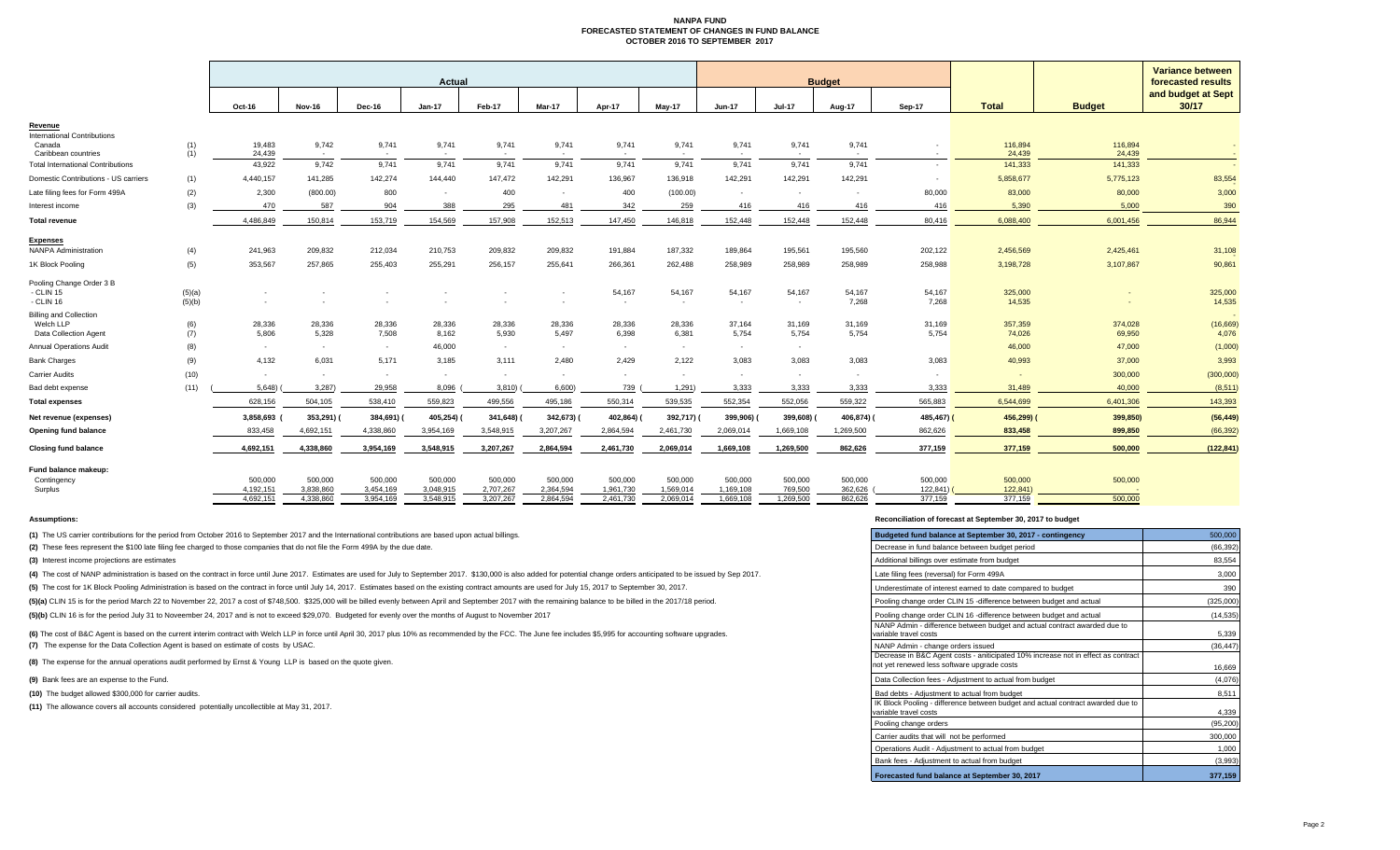#### **NANPA FUNDFORECASTED STATEMENT OF CHANGES IN FUND BALANCE OCTOBER 2017 TO SEPTEMBER 2018**

|                                          |                  | <b>Projection based on budget</b> |                                   |                                            |                          |                                            |                                            |                                   |                                   |                                   |                                   |                         |                          |
|------------------------------------------|------------------|-----------------------------------|-----------------------------------|--------------------------------------------|--------------------------|--------------------------------------------|--------------------------------------------|-----------------------------------|-----------------------------------|-----------------------------------|-----------------------------------|-------------------------|--------------------------|
|                                          |                  | Oct-17                            | <b>Nov-17</b>                     | <b>Dec-17</b>                              | Jan-18                   | Feb-18                                     | Mar-18                                     | Apr-18                            | May-18                            | <b>Jun-18</b>                     | <b>Jul-18</b>                     | Aug-18                  | Sep-18                   |
| <b>Projected Revenue</b>                 |                  |                                   |                                   |                                            |                          |                                            |                                            |                                   |                                   |                                   |                                   |                         |                          |
| <b>International Contributions</b>       |                  |                                   |                                   |                                            |                          |                                            |                                            |                                   |                                   |                                   |                                   |                         |                          |
| Canada<br>Caribbean countries            | (1)<br>(1)       | 9,416<br>23,672                   | 9,416<br>$\sim$                   | 9,416<br>$\overline{\phantom{a}}$          | 9,416<br>$\sim$          | 9,415<br>$\overline{\phantom{a}}$          | 9,415<br>$\overline{\phantom{a}}$          | 9,415<br>$\overline{\phantom{a}}$ | 9,415<br>$\overline{\phantom{a}}$ | 9,415<br>$\overline{\phantom{a}}$ | 9,415<br>$\overline{\phantom{a}}$ | 9,415<br>$\overline{a}$ | 9,415<br>$\sim$          |
| <b>Total International Contributions</b> |                  | 33,088                            | 9,416                             | 9,416                                      | 9,416                    | 9,415                                      | 9,415                                      | 9,415                             | 9,415                             | 9,415                             | 9,415                             | 9,415                   | 9,415                    |
| Domestic Contributions - US carriers     | (1)              | 4,995,024                         | 168,110                           | 168,110                                    | 168,110                  | 168,110                                    | 168,110                                    | 168,110                           | 168,110                           | 168,110                           | 168,110                           | 168,110                 | 168,110                  |
| Late filing fees for Form 499A           | (2)              | $\overline{\phantom{a}}$          | $\overline{\phantom{a}}$          | $\overline{\phantom{a}}$                   | $\overline{\phantom{a}}$ | $\overline{\phantom{a}}$                   | $\overline{\phantom{a}}$                   |                                   | $\overline{\phantom{a}}$          | $\overline{\phantom{a}}$          | $\overline{\phantom{a}}$          | $\overline{a}$          | 65,000                   |
| Interest income                          | (3)              | 417                               | 417                               | 417                                        | 417                      | 417                                        | 417                                        | 417                               | 417                               | 416                               | 416                               | 416                     | 416                      |
| Total projected revenue                  |                  | 5,028,529                         | 177,943                           | 177,943                                    | 177,943                  | 177,942                                    | 177,942                                    | 177,942                           | 177,942                           | 177,941                           | 177,941                           | 177,941                 | 242,941                  |
| <b>Projected Expenses</b>                |                  |                                   |                                   |                                            |                          |                                            |                                            |                                   |                                   |                                   |                                   |                         |                          |
| <b>NANPA Administration</b>              | (4)              | 195,485                           | 195,485                           | 195,485                                    | 195,485                  | 195,485                                    | 195,484                                    | 195,484                           | 195,484                           | 195,484                           | 195,484                           | 195,484                 | 195,484                  |
| 1K Block Pooling                         | (5)              | 258,989                           | 258,989                           | 258,989                                    | 258,989                  | 258,989                                    | 258,989                                    | 258,989                           | 258,989                           | 258,989                           | 258,989                           | 258,989                 | 258,989                  |
| Pooling Change Oder 3B                   |                  |                                   |                                   |                                            |                          |                                            |                                            |                                   |                                   |                                   |                                   |                         |                          |
| - CLIN 15                                | (5)(a)           | 211,750                           | 211,750                           | $\overline{\phantom{a}}$<br>$\overline{a}$ | $\overline{\phantom{a}}$ | $\overline{\phantom{a}}$<br>$\overline{a}$ | $\overline{\phantom{a}}$<br>$\overline{a}$ |                                   | $\overline{\phantom{a}}$          |                                   |                                   |                         |                          |
| - CLIN 16<br>- CLIN 17                   | (5)(b)<br>(5)(c) | 7,268<br>$\overline{\phantom{a}}$ | 7,267<br>$\overline{\phantom{a}}$ | 43,333                                     | 43,333                   | 43,333                                     | 43,333                                     | 43,333                            | 43,333                            | 43,333                            |                                   |                         |                          |
| <b>Billing and Collection</b>            |                  |                                   |                                   |                                            |                          |                                            |                                            |                                   |                                   |                                   |                                   |                         |                          |
| Welch LLP                                | (6)              | 28,410                            | 28,410                            | 28,410                                     | 28,410                   | 28,410                                     | 28,410                                     | 28,410                            | 28,410                            | 28,410                            | 28,410                            | 28,410                  | 28,410                   |
| Data Collection Agent - USAC             | (7)              | 6,237                             | 6,237                             | 6,237                                      | 6,237                    | 6,237                                      | 6,237                                      | 6,237                             | 6,237                             | 6,237                             | 6,237                             | 6,237                   | 6,237                    |
| <b>Annual Operations Audit</b>           | (8)              | $\sim$                            | $\overline{\phantom{a}}$          | $\Omega$                                   | $\sim$                   | $\overline{\phantom{a}}$                   | $\overline{\phantom{a}}$                   | $\overline{\phantom{a}}$          | $\overline{\phantom{a}}$          | $\sim$                            | $\sim$                            | $\blacksquare$          | 47,000                   |
| <b>Bank Charges</b>                      | (9)              | 3.167                             | 3.167                             | 3.167                                      | 3.167                    | 3.167                                      | 3.167                                      | 3.167                             | 3,167                             | 3.166                             | 3.166                             | 3.166                   | 3,166                    |
| <b>Carrier Audits</b>                    | (10)             | $\overline{a}$                    | $\overline{\phantom{a}}$          | $\blacksquare$                             | $\overline{a}$           | 200,000                                    | $\overline{\phantom{a}}$                   | $\overline{\phantom{a}}$          | $\overline{\phantom{a}}$          | $\overline{a}$                    | $\overline{\phantom{a}}$          | $\overline{a}$          | $\overline{\phantom{a}}$ |
| Bad debt expense (recovery)              | (11)             | 3,334                             | 3,334                             | 3,334                                      | 3,334                    | 3,333                                      | 3,333                                      | 3,333                             | 3,333                             | 3,333                             | 3,333                             | 3,333                   | 3,333                    |
| <b>Total projected expenses</b>          |                  | 714,640                           | 714,639                           | 538,955                                    | 538,955                  | 738,954                                    | 538,953                                    | 538,953                           | 538,953                           | 538,952                           | 495,619                           | 495,619                 | 542,619                  |
| Projected Net revenue (expenses)         |                  | 4,313,889                         | 536,696)                          | 361,012) (                                 | 361,012) (               | 561,012)                                   | 361,011)                                   | 361,011) (                        | 361,011)                          | 361,011) (                        | 317,678) (                        | 317,678) (              | 299,678)                 |
| <b>Projected Opening fund balance</b>    |                  | 377,159                           | 4,691,048                         | 4,154,352                                  | 3,793,340                | 3,432,328                                  | 2,871,316                                  | 2,510,306                         | 2,149,295                         | 1,788,284                         | 1,427,273                         | 1,109,595               | 791,917                  |
| <b>Projected Closing fund balance</b>    |                  | 4,691,048                         | 4,154,352                         | 3,793,340                                  | 3,432,328                | 2,871,316                                  | 2,510,306                                  | 2,149,295                         | 1,788,284                         | 1,427,273                         | 1,109,595                         | 791,917                 | 492,239                  |
| Projected Fund balance makeup:           |                  |                                   |                                   |                                            |                          |                                            |                                            |                                   |                                   |                                   |                                   |                         |                          |
| Contingency                              |                  | 500.000                           | 500.000                           | 500,000                                    | 500,000                  | 500.000                                    | 500.000                                    | 500.000                           | 500,000                           | 500,000                           | 500,000                           | 500,000                 | 500,000                  |
| Surplus                                  |                  | 4.191.048                         | 3,654,352                         | 3,293,340                                  | 2,932,328                | 2,371,316                                  | 2,010,306                                  | 1,649,295                         | 1,288,283.67                      | 927,273                           | 609,595                           | 291,917                 | (7,761)                  |
|                                          |                  | 4,691,048                         | 4,154,352                         | 3,793,340                                  | 3,432,328                | 2,871,316                                  | 2,510,306                                  | 2,149,295                         | 1,788,284                         | 1,427,273                         | 1,109,595                         | 791,917                 | 492,239                  |

#### **Assumptions:**

**(1)** The contribution for October 2017 - September 2018 is based on preliminary Form 499A figures provided by USAC in May 2017.

**(2)** These estimated fees represent the \$100 late filing fee charged to those companies that do not file the Form 499A by the due date.

**(3)** Interest income projections are estimates

(4) The NANPA Administration contract expires July 8, 2017. The cost for NANPA administration is an estimate based on the last option year plus a 3% increase. The percentage represents the average yearly increase over the **(5)** The 1K Block Pooling Administration contract expires July 14, 2017. The cost for Pooling Administration is provided for based on the amount provided in the final option year of the contract.

**(5)(a)** CLIN15 is for \$748,500 for the period 3/22/17 to 11/24/17. \$325,000 is being billed before September 2017, the remaining is being billed in October and November 201

**(5)(b)** CLIN 16 is \$29,070 maximum, being billed from 7/31/17 to 11/24/17 (4 months

**(5)(c)** CLIN 17 is \$43,333/month for 11/24/17 to 6/30/18 (7 months)

**(6)** The cost of B&C Agent is based on the expected contract cost of \$28,410 per month

**(7)** The expense for the Data Collection Agent is based on estimate of costs by USAC.

**(8)** The cost of the annual operations audit is based on the cost of the prior year's history of billing from Ernst & Young LLP.

**(9)** Bank fees are an expense to the Fund and are estimated based on prior years' history.

**(10)** The budget allowed \$200,000 for carrier audits.

**(11)** The allowance covers all accounts considered potentially uncollectible.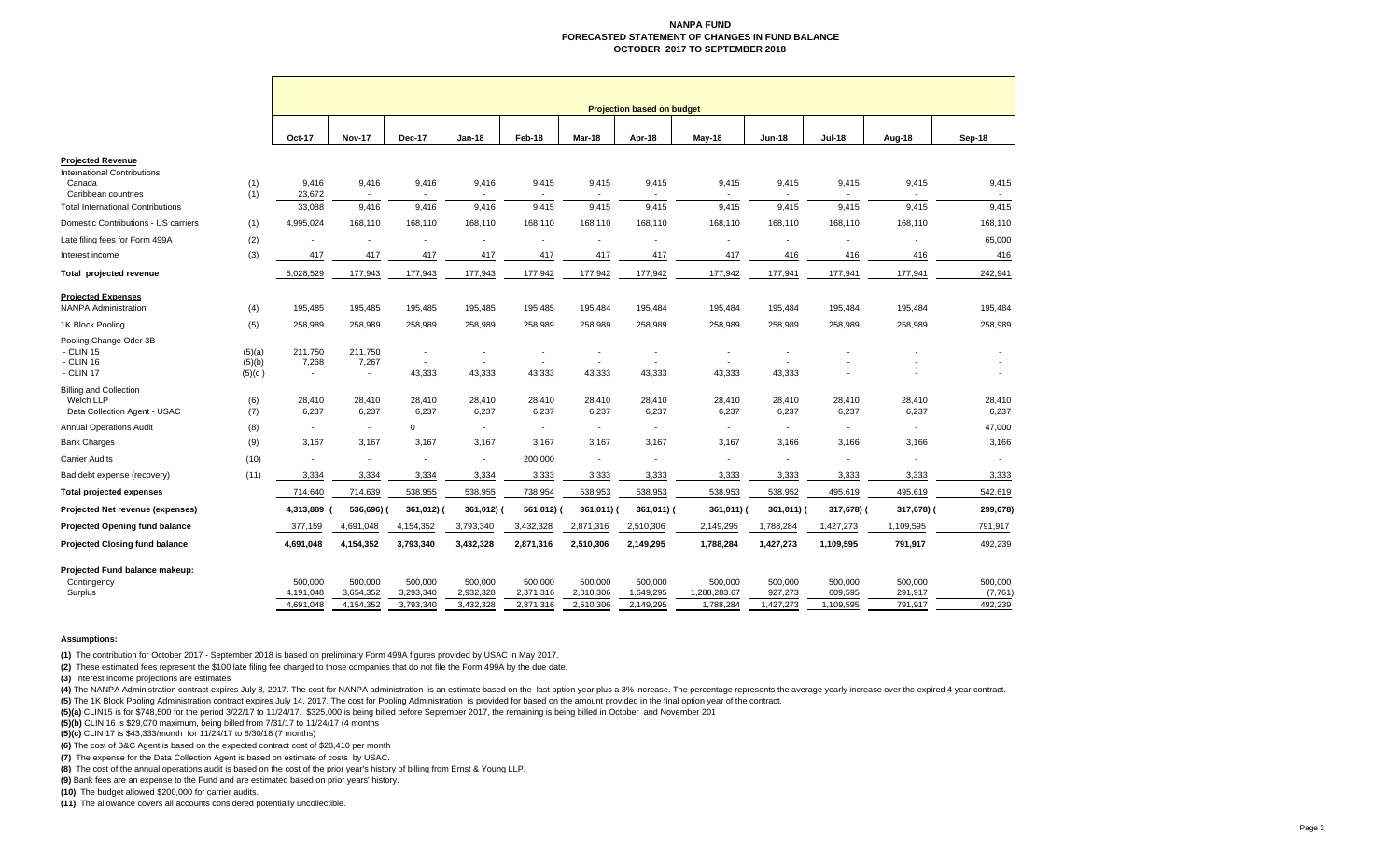#### **CURRENT AND FORECASTED LIABILITIES**

|                                                                               |               |               | Current |               |               |         |         |         |               |
|-------------------------------------------------------------------------------|---------------|---------------|---------|---------------|---------------|---------|---------|---------|---------------|
|                                                                               |               |               | May-17  | <b>Jun-17</b> | <b>Jul-17</b> | Aug-17  | Sep-17  | Oct-17  | <b>Nov-17</b> |
| <b>NEUSTAR - NANPA Administration</b>                                         |               |               | 187,332 | 189,864       | 195,561       | 195,560 | 202,122 | 195,485 | 195,485       |
| - Payment authorized by the FCC in May                                        |               |               |         |               |               |         |         |         |               |
| April 2017                                                                    | 191,884<br>\$ |               |         |               |               |         |         |         |               |
| - Authorization by the FCC has not been received for payment                  |               |               |         |               |               |         |         |         |               |
| May 2017                                                                      |               | 187,332<br>\$ |         |               |               |         |         |         |               |
| NEUSTAR -1K Block Pooling & Change Order 3B                                   |               |               | 316,655 | 313,156       | 313,156       | 320,423 | 320,422 | 478,007 | 478,006       |
| - Payment authorized by the FCC in May                                        |               |               |         |               |               |         |         |         |               |
| April 2017                                                                    | 320,528<br>\$ |               |         |               |               |         |         |         |               |
| - Authorization by the FCC has not been received for payment                  |               |               |         |               |               |         |         |         |               |
| May 2017                                                                      |               | \$<br>316,655 |         |               |               |         |         |         |               |
| Welch LLP - Billing & Collection Agent                                        |               |               | 28,336  | 37,164        | 31,169        | 31,169  | 31,169  | 28,410  | 28,410        |
| - Payment authorized by the FCC in May                                        |               |               |         |               |               |         |         |         |               |
| April 2017                                                                    | \$<br>28,336  |               |         |               |               |         |         |         |               |
| - Authorization by the FCC has not been received for payment                  |               |               |         |               |               |         |         |         |               |
| May 2017                                                                      |               | \$<br>28,336  |         |               |               |         |         |         |               |
| <b>USAC - Data Collection Agent</b><br>- Payment authorized by the FCC in May |               |               | 5,754   | 5,754         | 5,754         | 5,754   | 5,754   | 6,237   | 6,237         |
| April 2017                                                                    |               |               |         |               |               |         |         |         |               |
|                                                                               | 6,398         |               |         |               |               |         |         |         |               |
| - Authorization by the FCC has not been received for payment                  |               |               |         |               |               |         |         |         |               |
| May 2017                                                                      |               | \$<br>5,754   |         |               |               |         |         |         |               |
| <b>Carrier audits</b>                                                         |               |               |         |               |               |         |         |         |               |
| Ernst & Young LLP- Annual operations audit                                    |               |               |         |               |               |         |         |         |               |
| <b>Bank Fees</b>                                                              |               |               |         | 3,083         | 3,083         | 3,083   | 3,083   | 3,167   | 3,167         |
|                                                                               |               |               |         |               |               |         |         |         |               |
| <b>Total</b>                                                                  |               |               | 538,077 | 549,021       | 548,723       | 555,989 | 562,550 | 711,306 | 711,305       |